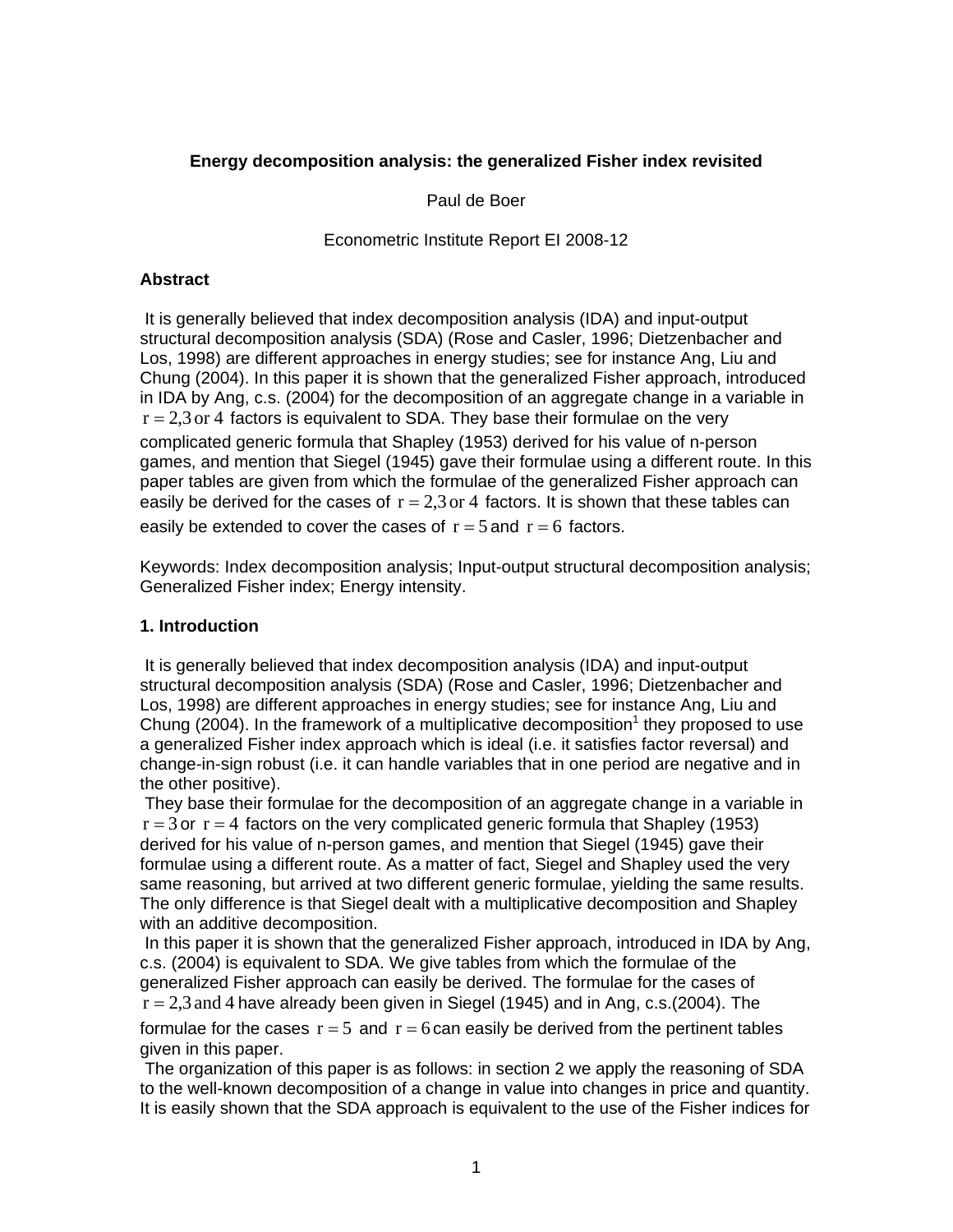two factors in IDA. The formula is summarized in the form of a table which will be generalized to a higher number of factors. In section 3 we use the example of Chung and Rhee (2001) of the decomposition of energy-related  $CO<sub>2</sub>$  emissions for seven intermediate demand sectors in the Korean economy in order to deal with the case of three factors. Again, it is shown that the generalized Fisher approach is equivalent to SDA and that commonly used methods of SDA yield empirical results that are very close to each other. A summarizing table is presented, as well. Section 4 is devoted to the treatment of the four-factor case by Ang,c.s. (2004) in the framework of the very same example. The difference between their approach and ours is that they did not realize that the decomposition, reading in four factors, can be reduced to a decomposition reading in three factors. Again, we show that SDA and the generalized Fisher approach yield the very same formulae and provide the summarizing table. In section 5 summarizing tables are given from which the formulae for the cases of five and six factors can easily be derived. It is straightforward to derive tables for values of r higher than six. Section 6, finally, contains some remarks about the reasoning of Siegel (1945) and Shapley (1953). Last, but not least, in order to give proper credit to the contributions of Siegel and Shapley, it is proposed to replace the name of "generalized Fisher" by "Siegel-Shapley decomposition".

#### **2. SDA and IDA: the case of two factors (price and quantity)**

#### **2.1. The Fisher index**

Let  $p_i(1)$  and  $p_i(0)$  denote the prices of commodity i (= 1,…,n) in comparison and base period, and let  $q_1(1)$  and  $q_2(0)$  be the corresponding quantities. Then, the ratio of total expenditure in comparison and in base period is defined as:

$$
DV[1,0] = \frac{V(1)}{V(0)} = \frac{\sum_{i=1}^{n} p_i(1)q_i(1)}{\sum_{i=1}^{n} p_i(0)q_i(0)}
$$
(1)

 In the terminology of SDA we have to decompose (1) into its factors "price" and "quantity". One possible solution, the so-called first *polar decomposition*, is:

$$
DV[1,0] = \frac{\sum_{i=1}^{n} p_i(1)q_i(1)}{\sum_{i=1}^{n} p_i(0)q_i(1)} \times \frac{\sum_{i=1}^{n} p_i(0)q_i(1)}{\sum_{i=1}^{n} p_i(0)q_i(0)}
$$
(2)

 In IDA (omitting the commonly used factor 100) the price term is the named the **price index of Paasche** and the quantity term the **quantity index of Laspeyres,** so that:

$$
DV[1,0] = P^P \times Q^L \tag{3}
$$

 It is easily seen that if we reverse *base and comparison period* (0 to 1 and 1 to 0) that for the first polar decomposition (2) generally  $DV[1,0] \times DV[0,1] \neq 1$  holds true. In the terminology of index number theory, the first polar decomposition does not meet the requirement of *time reversal*: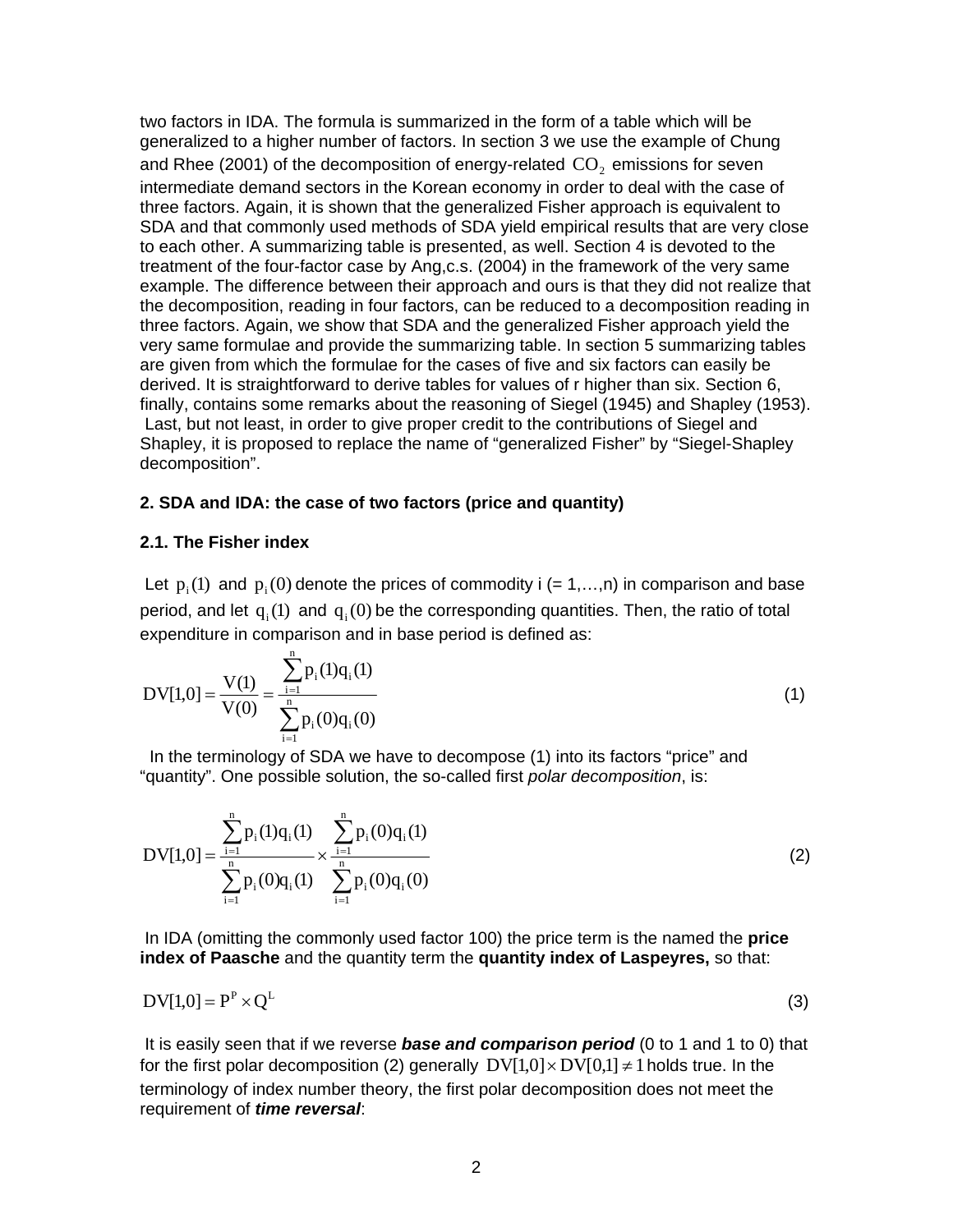$DV[1,0] \times DV[0,1] = 1$ 

 However, this is not the only possibility. By reversing the time periods in the *weights* (0 to 1, and 1 to 0) we obtain the *second polar decomposition*:

$$
DV[1,0] = \frac{\sum_{i=1}^{n} p_i(1)q_i(0)}{\sum_{i=1}^{n} p_i(0)q_i(0)} \times \frac{\sum_{i=1}^{n} p_i(1)q_i(1)}{\sum_{i=1}^{n} p_i(1)q_i(0)}
$$
(4)

 In IDA the price term is the named the **price index of Laspeyres** and the quantity term the **quantity index of Paasche** so that:

$$
DV[1,0] = P^L \times Q^P \tag{5}
$$

 The second polar decomposition does not meet the requirement of time reversal, either. The solution that is commonly adopted in SDA is to take the *geometric mean of the two polar decompositions* (2) and (4) which meets the requirement of time reversal. In terms of IDA we take the geometric mean of (3) and (5), which can be written as:

$$
DV[1,0] = (PP \times PL)1/2 (QL \times QP)1/2
$$
 (6)

The first term is the definition of the Fisher price index ( $P<sup>F</sup>$ ) and the second one the **Fisher quantity index** (Fisher, 1922). Consequently, the geometric mean of the two polar decompositions yields:

$$
DV[1,0] = PF \times QF
$$
 (7)

 It is easily shown that if in the formula of the Fisher price index, the factors (p to q and q to p) are reversed that the Fisher quantity index is obtained. Indices that exhibit this property of *factor reversal* are called *"ideal".* 

#### **2.2. Summary**

 In view of the generalization to more than 2 factors, the following summary is given. In case of  $r = 2$  factors, there are  $r! = 2! = 2$  *permutations*, which are called the elementary decompositions, i.c. the polar ones: (2) and (4). Consider the first factor: "price". In (2) the quantity term in numerator and denominator is the one in the comparison period  $\{1\}$ ; the number of duplicates is 1 (which means that in case of  $r = 2$ ) *"permutation"* and *"combination"* are synonyms), whereas the exponents in the geometric average (6) are equal to  $1/2$ . In (4) the quantity term in numerator and denominator is the one in the base period {0}; the number of duplicates is 1 again, whereas the exponent in the geometric average is also equal to  $1/2$ . This can be summarized as follows: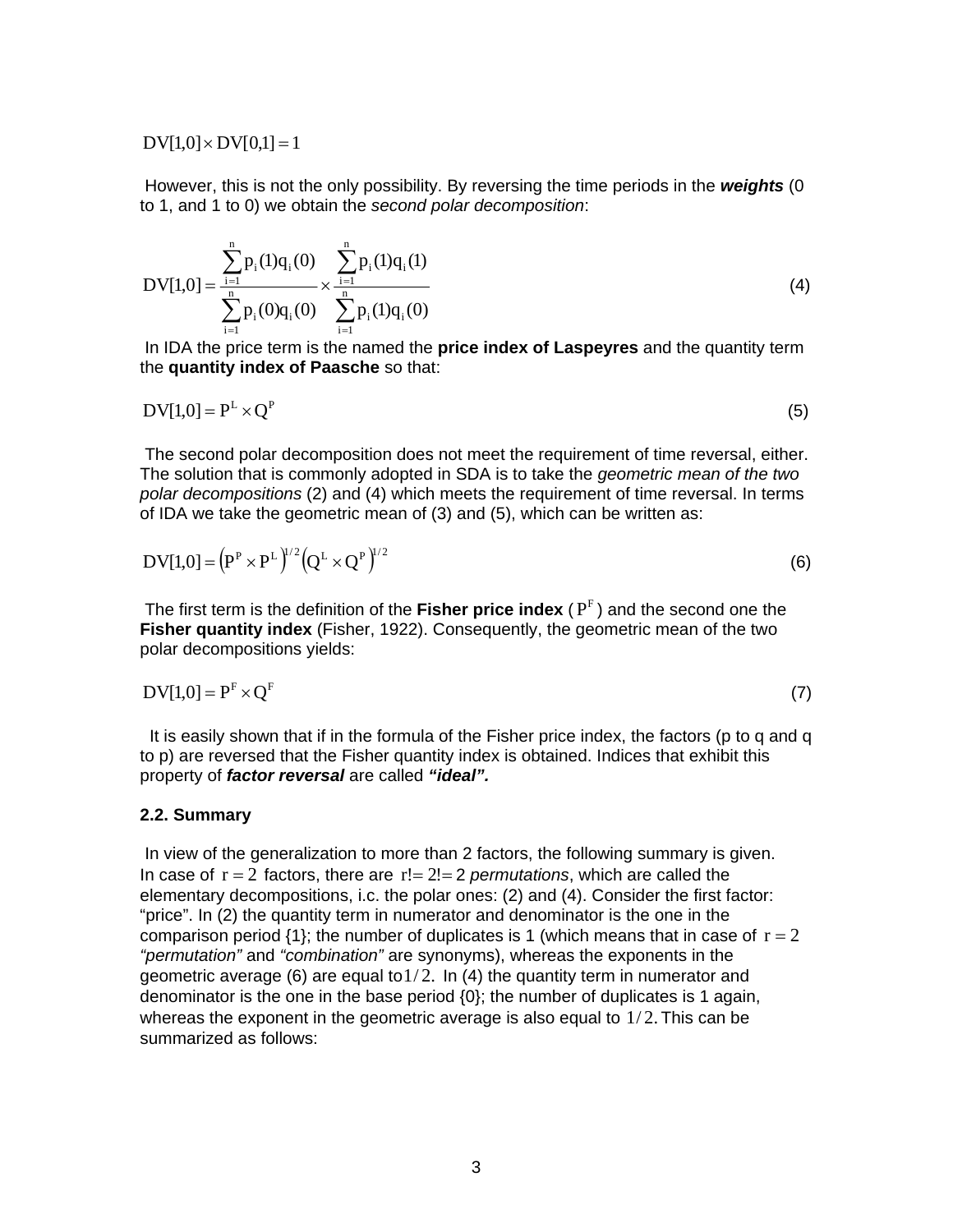Table 1. Case of two factors

|         | Number   Combinations   Number of   Exponent |            |  |
|---------|----------------------------------------------|------------|--|
| of ones |                                              | duplicates |  |
|         |                                              |            |  |
|         |                                              |            |  |

 If we look at the second factor, "quantity", we observe that the combinations are either {1} or {0} again, that the number of duplicates is 1, as well, whereas the exponents are also equal to  $1/2$ . Consequently, the table applies to both (=all) factors.

### **3. SDA and IDA: the case of three factors (Chung and Rhee)**

### **3.1. SDA**

 Chung and Rhee (2001) made a decomposition of the sources of carbon dioxide emissions for  $n = 7$  Korean industries. They gently supplied the data, so that other researchers can profitably make use of their example. The emissions of  $CO<sub>2</sub>$  from the intermediate demand sectors,  $C_p$ , are estimated using the input-output relation:

# $C_p = f'$ Duy

where:

- f : vector with typical element  $f_i$ , the amount of  $CO_2$  emitted per unit of production in industry i;
- D : Leontief inverse matrix with typical element  $d_{ii}$ ;
- u : vector with typical element  $u_i$ , the share of industry j in final demand, and
- y : gross domestic product (GDP).

 The task is to apply a multiplicative decomposition of the change in the emissions from the intermediate demand sectors,  $C_{p}$ , into the changes in emission coefficients,

 $f_i(1)/f_i(0)$ , in production technology,  $d_{ii}(1)/d_{ii}(0)$ , in the structure of the final demand,  $u_i(1)/u_i(0)$ , and in the size of the economy,  $y(1)/y(0)$ , i.e.:

$$
D_{C_p} = \frac{C_{p_1}}{C_{p_0}} = \frac{f'_1 D_1 u_1 y_1}{f'_0 D_0 u_0 y_0} = \frac{\sum_{i=1}^n \sum_{j=1}^n f_i(1) d_{ij}(1) u_j(1) y(1)}{\sum_{i=1}^n \sum_{j=1}^n f_i(0) d_{ij}(0) u_j(0) y(0)} = \frac{y(1)}{y(0)} \times \frac{\sum_{i=1}^n \sum_{j=1}^n f_i(1) d_{ij}(1) u_j(1)}{\sum_{i=1}^n \sum_{j=1}^n f_i(0) d_{ij}(0) u_j(0)} \tag{8}
$$

In (8) we have already separated the contribution of the size of the economy,  $(y)$ , from the remaining  $r = 3$  factors, viz. emission coefficients  $(f_i)$ , production technology  $(d_{ii})$ and structure of the final demand  $(u_i)$ .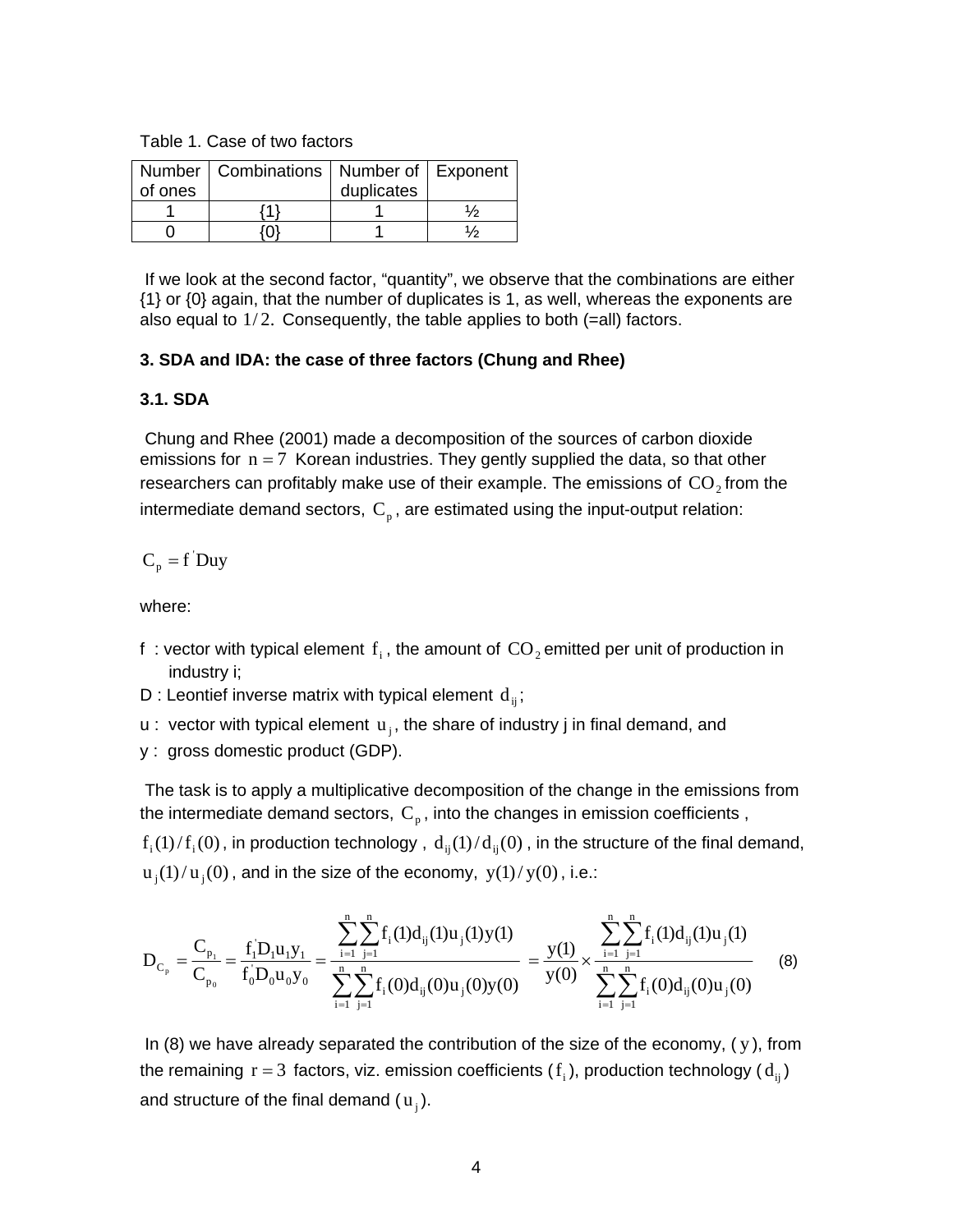There are  $3! = 6$  permutations (= elementary decompositions) of the second term in (8) which are given in Table 2.

| е | $DF_e$                              | $\rm{DD}_e$                        | $DU_e$                                                |
|---|-------------------------------------|------------------------------------|-------------------------------------------------------|
| 1 | $\sum \sum f_i(1) d_{ij}(1) u_j(1)$ | $\sum_{i} f_i(0) d_{ij}(1) u_j(1)$ | $\sum \sum {\rm f_i(0)} {\rm d_{ij}(0)} {\rm u_j(1)}$ |
|   | $\sum_{i} f_i(0) d_{ij}(1) u_j(1)$  | $\sum_{i} f_i(0) d_{ij}(0) u_j(1)$ | $\sum_{i} f_i(0) d_{ij}(0) u_j(0)$                    |
| 2 | $\sum_{i} f_i(1) d_{ij}(1) u_j(1)$  | $\sum_{i} f_i(0) d_{ij}(1) u_j(0)$ | $\sum_{i} f_i(0) d_{ij}(1) u_j(1)$                    |
|   | $\sum_{i} f_i(0) d_{ij}(1) u_j(1)$  | $\sum_{i} f_i(0) d_{ij}(0) u_j(0)$ | $\sum_{i} f_i(0) d_{ij}(1) u_j(0)$                    |
| 3 | $\sum \sum f_i(1)d_{ij}(0)u_j(1)$   | $\sum_{i} f_i(1) d_{ij}(1) u_j(1)$ | $\sum_{i} f_i(0) d_{ij}(0) u_j(1)$                    |
|   | $\sum_{i} f_i(0) d_{ij}(0) u_j(1)$  | $\sum_{i} f_i(1) d_{ij}(0) u_j(1)$ | $\sum_{i} f_i(0) d_{ij}(0) u_j(0)$                    |
| 4 | $\sum \sum f_i(1) d_{ij}(0) u_j(0)$ | $\sum_{i} f_i(1) d_{ij}(1) u_j(1)$ | $\sum_{i} f_i(1) d_{ij}(0) u_j(1)$                    |
|   | $\sum_{i} f_i(0) d_{ij}(0) u_j(0)$  | $\sum_{i} f_i(1) d_{ij}(0) u_j(1)$ | $\sum_{i} f_i(1) d_{ij}(0) u_j(0)$                    |
| 5 | $\sum_{i} f_i(1) d_{ij}(1) u_j(0)$  | $\sum_{i} f_i(0) d_{ij}(1) u_j(0)$ | $\sum_{i} f_i(1) d_{ij}(1) u_j(1)$                    |
|   | $\sum_{i} f_i(0) d_{ij}(1) u_j(0)$  | $\sum_{i} f_i(0) d_{ij}(0) u_j(0)$ | $\sum_{i} f_i(1) d_{ij}(1) u_j(0)$                    |
| 6 | $\sum_{i} f_i(1) d_{ij}(0) u_j(0)$  | $\sum_{i} f_i(1) d_{ij}(1) u_j(0)$ | $\sum_{i} f_i(1) d_{ij}(1) u_j(1)$                    |
|   | $\sum_{i} f_i(0) d_{ij}(0) u_j(0)$  | $\sum_{i} f_i(1) d_{ij}(0) u_j(0)$ | $\sum_{i} f_i(1) d_{ij}(1) u_j(0)$                    |

Table 2. Elementary decompositions of the Chung-Lee example

 Decompositions 1 and 6 are called the *polar decompositions*; see for instance Dietzenbacher and Los (1998). In practice, quite often researchers use the geometric average of these two polar decompositions as "generalization" of the Fisher index (7) to three (or more) factors. But De Haan (2001) has argued that this is but one mirror pair (changing zeros into ones and ones into zeros). In this case there are two other mirror pairs, viz. 2 and 4, and 3 and 5. Each of them constitutes another "generalization" of the Fisher index. These two mirror pairs satisfy *time reversal*, as well. Dietzenbacher and Los (1998), finally, propose to use the average of all elementary decompositions, which also constitutes a generalization of the Fisher index. In De Boer (2007) it is argued that the geometric average of all elementary decompositions is to be preferred to each one of the mirror pairs, because it does not only satisfy time reversal, but also factor reversal, i.e. it is, like the Fisher index in case of two factors, *ideal* .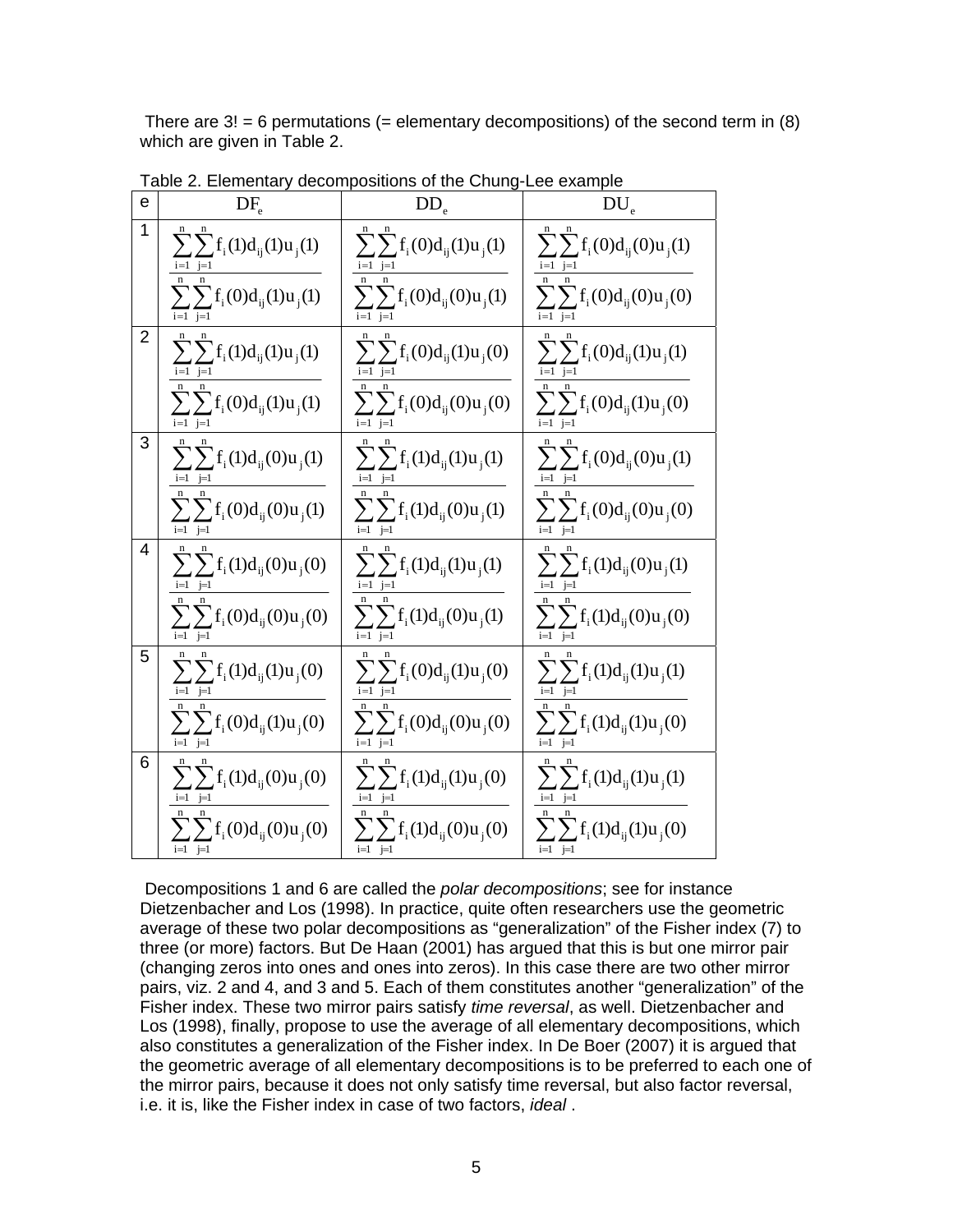The results for the six elementary decompositions, the geometric average of the mirror pairs and of the six elementary decompositions are given in Table 3.

| Decomposition            | $CO2$ per unit<br>$(DF_e)$ | Leontief inverse<br>$(DD_e)$ | Industry share<br>$(DU_{e})$ |
|--------------------------|----------------------------|------------------------------|------------------------------|
| Elementary: $e_1$        | 0.751053                   | 0.966940                     | 1.027354                     |
| Elementary: $e_2$        | 0.751053                   | 0.964832                     | 1.029580                     |
| Elementary: $e_3$        | 0.757830                   | 0.958292                     | 1.027353                     |
| Elementary: $e_4$        | 0.754164                   | 0.958292                     | 1.032348                     |
| Elementary: $e_5$        | 0.747087                   | 0.964832                     | 1.035064                     |
| Elementary: $e_6$        | 0.754164                   | 0.955778                     | 1.035064                     |
| Polar:                   | 0.752607                   | 0.961343                     | 1.031202                     |
| $(e_1$ and $e_6$ )       |                            |                              |                              |
| Mirror pair 1:           | 0.752607                   | 0.961556                     | 1.030972                     |
| $(e_2 \text{ and } e_4)$ |                            |                              |                              |
| Mirror pair 2:           | 0.752439                   | 0.961556                     | 1.031202                     |
| $(e_3 \text{ and } e_5)$ |                            |                              |                              |
| Generalized<br>Fisher    | 0.752551                   | 0.961485                     | 1.031125                     |

Table 3. Numerical results of the decompositions of the Chung-Rhee example (the change in the size of the economy is equal to 2.107494 in all decompositions)

 From an empirical point of view the results of the geometric average of the polar decompositions, the geometric average of the other mirror pairs 1 and 2, and the geometric average of all elementary decompositions (named "generalized Fisher", see below) are extremely close to each other.

## **3.2. IDA**

 Consider the second column of Table 2 in which the elementary decompositions of the factor f (amount of  $\mathbf{CO}_2$  emitted per unit of production in the industries) are given. We note that the terms 1 and 2 are equal to each other, as well as the terms 4 and 6. Collecting the duplicates and omitting the double sum for reasons of conciseness, we can write the geometric average of the six elementary decompositions,  $D_{x}$ , as:

$$
\left[ \frac{\sum x_1(1)x_2(1)x_3(1)}{\sum x_1(0)x_2(1)x_3(1)} \left( \frac{\sum x_1(1)x_2(1)x_3(0)}{\sum x_1(0)x_2(1)x_3(0)} \frac{\sum x_1(1)x_2(0)x_3(1)}{\sum x_1(0)x_2(0)x_3(1)} \right)^{\frac{1}{2}} \frac{\sum x_1(1)x_2(0)x_3(0)}{\sum x_1(0)x_2(0)x_3(0)} \right]^{\frac{1}{3}} (9)
$$

where we replaced  $f_i$  by  $x_1$ ,  $d_{ii}$  by  $x_2$ , and  $u_i$  by  $x_3$ .

 Expression (9) is the generalization of Gini (1937) of the Fisher index to three factors. Siegel (1945) has generalized the Fisher index to an arbitrary number of factors r. His formula, however, is hardly readable. He supplies the results for the special cases of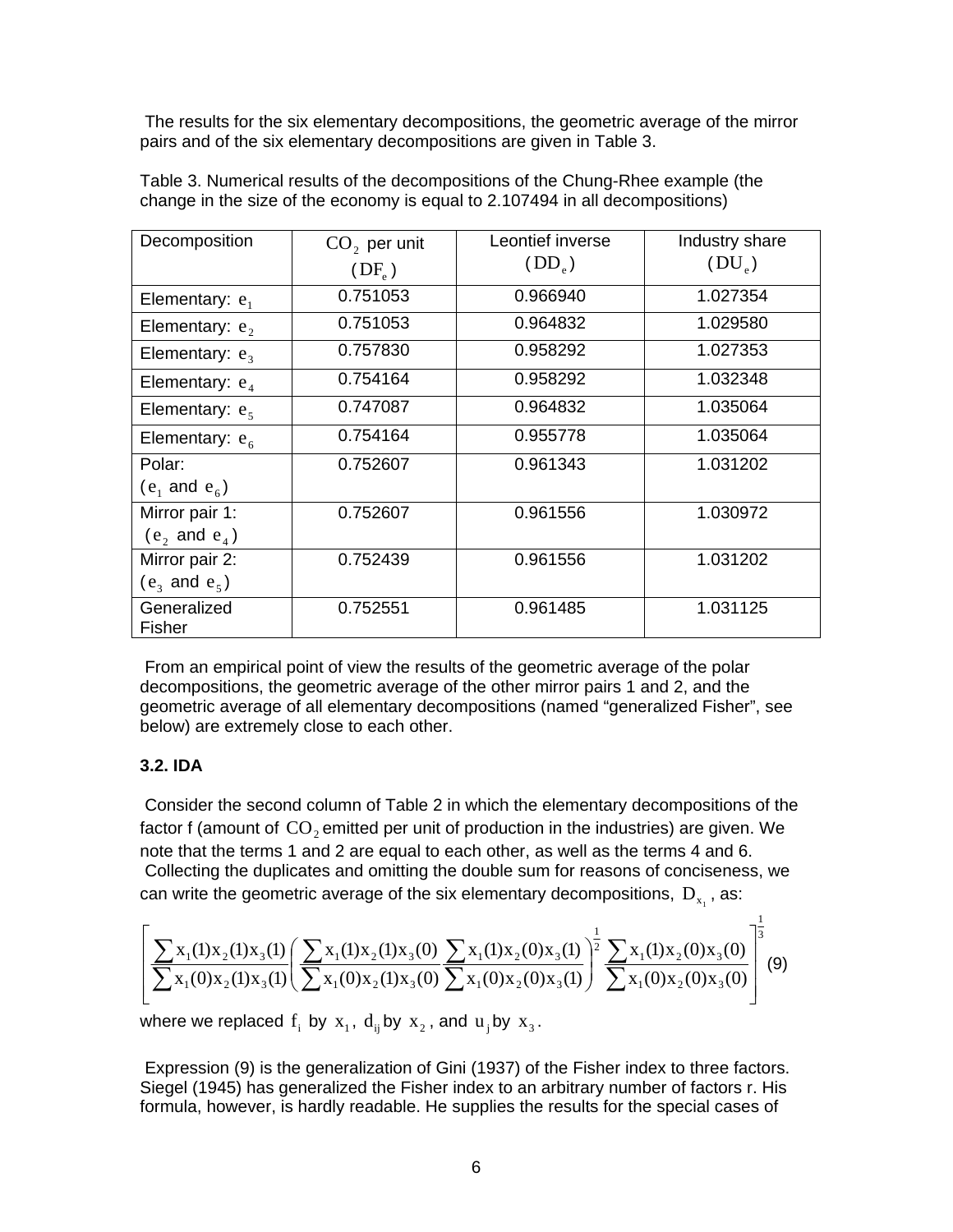$r = 2$  (Fisher),  $r = 3$  (Gini) and  $r = 4$ . The latter will be presented in the next section. Expression (9) is also equivalent to the formula (7) given in the article by Ang, Liu and Chung (2004) who make use of the very complicated formula of the n-factor Shapley value (Shapley,1953). Ang c.s give the name of "generalized Fisher" to this decomposition.

# **3.3. Summary**

In  $(9)$  we first have a term, where the weight is given by the combination  $\{1,1\}$ , which occurs two times in Table 3, and where the exponent is equal to 1/3; in the middle we have two terms with the combinations  $\{1,0\}$  and  $\{0,1\}$  as weights, and with exponent 1/6, whereas the final term has weight {0,0}, it occurs two times in Table 3 and the exponent is 1/3 again. This is summarized in the following table.

| Table 4. Odiffindly for the case of three factors |       |  |                                              |     |  |  |  |  |  |  |
|---------------------------------------------------|-------|--|----------------------------------------------|-----|--|--|--|--|--|--|
|                                                   |       |  | Number   Combinations   Number of   Exponent |     |  |  |  |  |  |  |
| of ones                                           |       |  | <b>Duplicates</b>                            |     |  |  |  |  |  |  |
|                                                   | (1 1) |  |                                              | 1/3 |  |  |  |  |  |  |
|                                                   |       |  |                                              | 1/6 |  |  |  |  |  |  |
|                                                   |       |  |                                              | 1/3 |  |  |  |  |  |  |

Table 4. Summary for the case of three factors

As before this table is valid for each all factors.

# **4. The case of four factors (Ang, Liu and Chung)**

 Ang, Liu and Chung (2004) have used the same example as the one we used in section 3. The difference between their approach and ours is that they did not realize that when taking the ratio of  $D_{C_n}$  in equation (8) the scalar  $y(1)/y(0)$  is independent from the

indices and, consequently, could be factorized out, reducing the decomposition reading in four factors to a decomposition reading in three factors. If one uses  $r = 4$  factors, then we have 4!= 24 permutations (elementary decompositions) that are given in Table 5 below. For ease of exposition, we have replaced the name of the factors by  $x_1$ 

through  $x_4$ .

Consider the first term of decomposition 1. Mathematically, it reads:

∑ ∑  $x_1(0)x_2(1)x_3(1)x_4(1)$  $x_1(1)x_2(1)x_3(1)x_4(1)$  $1^{(0)}$  $^{2(1)}$  $^{3(1)}$  $^{4}$  $\frac{1}{1}$ <sup>(1) $\frac{\lambda_2(1)}{\lambda_3(1)}$ ,  $\frac{\lambda_4(1)}{\lambda_4(1)}$ . But the first term of the decompositions 2,3,4,5 and 6 is exactly</sup>

the same, so that this expression occurs six times.

Consider the first term of decomposition 10. Like the first term of the decompositions 12,

16, 18, 22 and 24 it reads: 
$$
\frac{\sum x_1(1)x_2(0)x_3(0)x_4(0)}{\sum x_1(0)x_2(0)x_3(0)x_4(0)}
$$
. This expression occurs six times,

as well.

Next, consider the first term of decomposition 7:  $\frac{2}{\sum}$ ∑  $x_1(0)x_2(0)x_3(1)x_4(1)$  $x_1(1)x_2(0)x_3(1)x_4(1)$  $1^{(0)}$  $^{2^{(0)}$  $^{3^{(1)}$  $^{4}}$  $\frac{1}{100}$   $\frac{(1)}{20}$   $\frac{(2)}{20}$   $\frac{(3)}{20}$   $\frac{(1)}{20}$  which equals

the first term of the decomposition 8; this expression occurs twice.

 The first terms of the decompositions 17 and 23 are equal to each; the same applies to the first terms of decompositions 11 and 21; 9 and 15; 19 and 20; 13 and 14.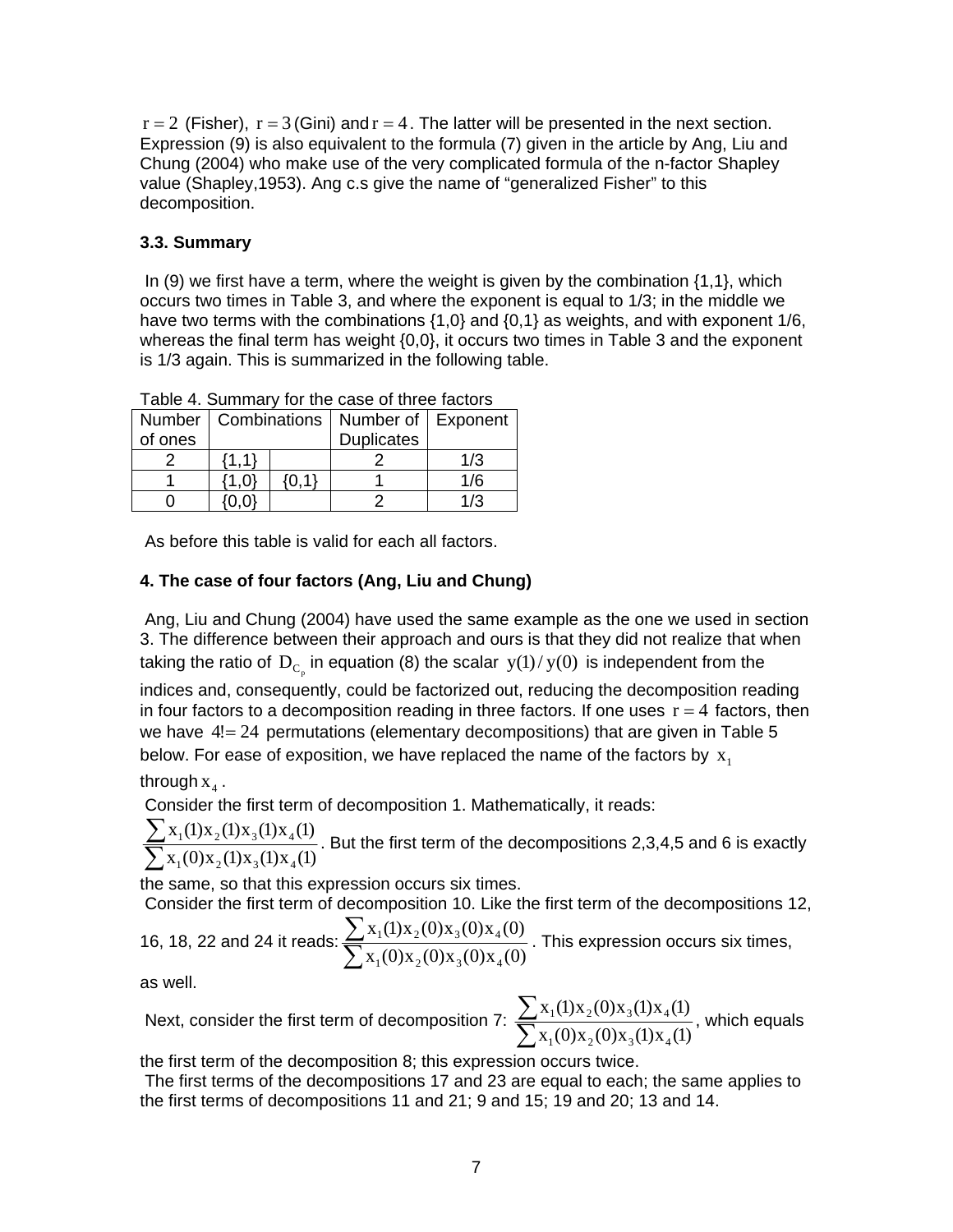| #              | $d(x_1)$ | X <sub>2</sub> | $X_3$        | $X_4$            | $\times$ | $X_1$        | $d(x_2)$ | $X_3$        | $X_4$       |          | $X_1$       | X <sub>2</sub> | $d(x_3)$ | $X_4$        |          | $X_1$        | X <sub>2</sub> | $X_3$       | $d(x_4)$ |
|----------------|----------|----------------|--------------|------------------|----------|--------------|----------|--------------|-------------|----------|-------------|----------------|----------|--------------|----------|--------------|----------------|-------------|----------|
|                |          |                |              |                  |          |              |          |              |             | $\times$ |             |                |          |              | $\times$ |              |                |             |          |
| $\mathbf{1}$   |          | 1              | 1            | 1                |          | $\Omega$     |          | 1            | 1           |          | $\Omega$    | $\Omega$       |          | 1            |          | $\Omega$     | $\mathbf 0$    | 0           |          |
| $\overline{2}$ |          | 1              | 1            | $\overline{1}$   |          | $\mathbf 0$  |          | $\mathbf{1}$ | 1           |          | $\Omega$    | $\Omega$       |          | $\mathbf 0$  |          | $\mathbf 0$  | $\mathbf 0$    | 1           |          |
| 3              |          | 1              | 1            | $\mathbf{1}$     |          | 0            |          | $\Omega$     | 1           |          | $\Omega$    | 1              |          | 1            |          | $\Omega$     | $\mathbf 0$    | $\mathbf 0$ |          |
| 4              |          | 1              | 1            | $\mathbf{1}$     |          | 0            |          | $\mathbf 0$  | $\Omega$    |          | $\Omega$    | 1              |          | 1            |          | $\Omega$     | 1              | $\mathbf 0$ |          |
| 5              |          | 1              | 1            | $\mathbf{1}$     |          | 0            |          | 1            | $\Omega$    |          | 0           | 0              |          | 0            |          | 0            | 1              | 1           |          |
| 6              |          | 1              | 1            | $\overline{1}$   |          | $\mathbf 0$  |          | $\Omega$     | $\Omega$    |          | $\Omega$    | 1              |          | $\mathbf 0$  |          | $\Omega$     | 1              | 1           |          |
| $\overline{7}$ |          | $\mathbf{0}$   | 1            | $\mathbf{1}$     |          | 1            |          | 1            | 1           |          | $\Omega$    | $\Omega$       |          | 1            |          | $\Omega$     | $\Omega$       | 0           |          |
| 8              |          | $\Omega$       | 1            | $\mathbf{1}$     |          | 1            |          | 1            | 1           |          | $\Omega$    | $\Omega$       |          | $\mathbf 0$  |          | $\Omega$     | $\Omega$       | 1           |          |
| 9              |          | $\mathbf 0$    | $\mathbf 0$  | $\overline{1}$   |          | 1            |          | 1            | 1           |          | 1           | 0              |          | 1            |          | $\mathbf 0$  | 0              | $\mathbf 0$ |          |
| 10             |          | $\mathbf 0$    | $\Omega$     | $\mathbf 0$      |          | 1            |          | 1            | 1           |          | 1           | 0              |          | $\mathbf{1}$ |          | $\mathbf{1}$ | 0              | $\mathbf 0$ |          |
| 11             |          | 0              | 1            | $\mathbf 0$      |          | 1            |          | 1            | 1           |          | $\Omega$    | $\mathbf 0$    |          | $\mathbf 0$  |          | 1            | 0              | 1           |          |
| 12             |          | $\mathbf 0$    | $\Omega$     | $\mathbf 0$      |          | 1            |          | 1            | 1           |          | 1           | 0              |          | $\mathbf 0$  |          | $\mathbf 1$  | 0              | 1           |          |
| 13             |          | 1              | $\Omega$     | $\overline{1}$   |          | $\mathbf 0$  |          | $\Omega$     | 1           |          | 1           | 1              |          | 1            |          | $\mathbf 0$  | $\mathbf 0$    | $\mathbf 0$ |          |
| 14             |          | 1              | $\Omega$     | $\overline{1}$   |          | $\mathbf 0$  |          | $\Omega$     | $\Omega$    |          | 1           | 1              |          | 1            |          | $\Omega$     | 1              | $\Omega$    |          |
| 15             |          | $\mathbf 0$    | $\Omega$     | $\overline{1}$   |          | $\mathbf{1}$ |          | $\Omega$     | 1           |          | 1           | 1              |          | 1            |          | $\mathbf 0$  | $\mathbf 0$    | $\Omega$    |          |
| 16             |          | $\mathbf 0$    | $\Omega$     | $\Omega$         |          | 1            |          | $\Omega$     | 1           |          | 1           | 1              |          | 1            |          | 1            | $\mathbf 0$    | $\mathbf 0$ |          |
| 17             |          | 1              | $\Omega$     | $\Omega$         |          | 0            |          | $\Omega$     | $\Omega$    |          | 1           | 1              |          | 1            |          | 1            | 1              | $\Omega$    |          |
| 18             |          | $\mathbf{0}$   | $\Omega$     | $\mathbf{0}$     |          | 1            |          | $\Omega$     | $\Omega$    |          | 1           | 1              |          | 1            |          | 1            | 1              | $\Omega$    |          |
| 19             |          | 1              | $\mathbf{1}$ | $\mathbf 0$      |          | $\mathbf 0$  |          | 1            | $\Omega$    |          | $\Omega$    | 0              |          | $\mathbf 0$  |          | 1            | 1              | 1           |          |
| 20             |          | 1              | 1            | $\mathbf 0$      |          | 0            |          | $\mathbf 0$  | $\Omega$    |          | $\Omega$    | 1              |          | 0            |          | 1            | 1              | 1           |          |
| 21             |          | $\mathbf 0$    | 1            | $\mathbf 0$      |          | 1            |          | 1            | $\mathbf 0$ |          | $\mathbf 0$ | 0              |          | $\mathbf 0$  |          | 1            | 1              | 1           |          |
| 22             |          | 0              | 0            | $\mathbf 0$      |          | 1            |          | 1            | $\mathbf 0$ |          | 1           | $\mathbf 0$    |          | $\mathbf 0$  |          | 1            | 1              | 1           |          |
|                |          | 1              | $\Omega$     | $\mathbf 0$      |          |              |          | $\Omega$     |             |          | 1           | 1              |          |              |          | 1            | 1              |             |          |
| 23             |          |                |              |                  |          | 0            |          |              | 0           |          |             |                |          | $\mathbf 0$  |          |              |                | 1           |          |
| 24             |          | 0              | 0            | $\boldsymbol{0}$ |          | 1            |          | 0            | 0           |          | 1           | 1              |          | $\pmb{0}$    |          | 1            | 1              | 1           |          |

Table 5. Elementary decompositions\* in case n=4

 $* d(x_i) = x_i(1)/x_i(0)$ ; defining  $d(x_i) = x_i(1) - x_i(0)$  and replacing " $\times$ " by " + " we have the 24 elementary decompositions for the additive case.

 If we take the geometric mean of all 24 elementary decompositions and we collect the duplicates, we find:

$$
D_{x_1} = \left[ \frac{\sum x_1(1)x_2(1)x_3(1)x_4(1)}{\sum x_1(0)x_2(1)x_3(1)x_4(1)} \right]^{\frac{1}{4}} \left[ \frac{\sum x_1(1)x_2(0)x_3(1)x_4(1)}{\sum x_1(0)x_2(0)x_3(1)x_4(1)} \right]^{\frac{1}{12}} \left[ \frac{\sum x_1(1)x_2(1)x_3(0)x_4(1)}{\sum x_1(0)x_2(1)x_3(0)x_4(1)} \right]^{\frac{1}{12}} \left[ \frac{\sum x_1(1)x_2(1)x_3(1)x_4(0)}{\sum x_1(0)x_2(1)x_3(1)x_4(0)} \right]^{\frac{1}{12}} \left[ \frac{\sum x_1(1)x_2(0)x_3(0)x_4(1)}{\sum x_1(0)x_2(0)x_3(0)x_4(1)} \right]^{\frac{1}{12}} \left[ \frac{\sum x_1(1)x_2(0)x_3(1)x_4(0)}{\sum x_1(0)x_2(0)x_3(0)x_4(1)} \right]^{\frac{1}{12}} \left[ \frac{\sum x_1(1)x_2(0)x_3(0)x_4(0)}{\sum x_1(0)x_2(0)x_3(0)x_4(0)} \right]^{\frac{1}{12}} \left[ \frac{\sum x_1(1)x_2(0)x_3(0)x_4(0)}{\sum x_1(0)x_2(1)x_3(0)x_4(0)} \right]^{\frac{1}{12}} \left[ \frac{\sum x_1(1)x_2(0)x_3(0)x_4(0)}{\sum x_1(0)x_2(0)x_3(0)x_4(0)} \right]^{\frac{1}{12}} \left[ \frac{\sum x_1(1)x_2(0)x_3(0)x_4(0)}{\sum x_1(0)x_2(0)x_3(0)x_4(0)} \right]^{\frac{1}{12}} \left[ \frac{\sum x_1(1)x_2(0)x_3(0)x_4(0)}{\sum x_1(0)x_2(0)x_3(0)x_4(0)} \right]^{\frac{1}{12}} \left[ \frac{\sum x_1(1)x_2(0)x_3(0)x_4(0)}{\sum x_1(0)x_2(0)x_3(0)} \right]^{\frac{1}{12}} \left[ \frac{\sum x_1(1)x_
$$

This expression is given in Siegel (1945) for the case  $r = 4$ . It is equivalent to the formula that Ang, Liu and Chung (2004, p. 763) derived from the very complicated formula for the Shapley value in case  $r = 4$ . This formula can be summarized as follows: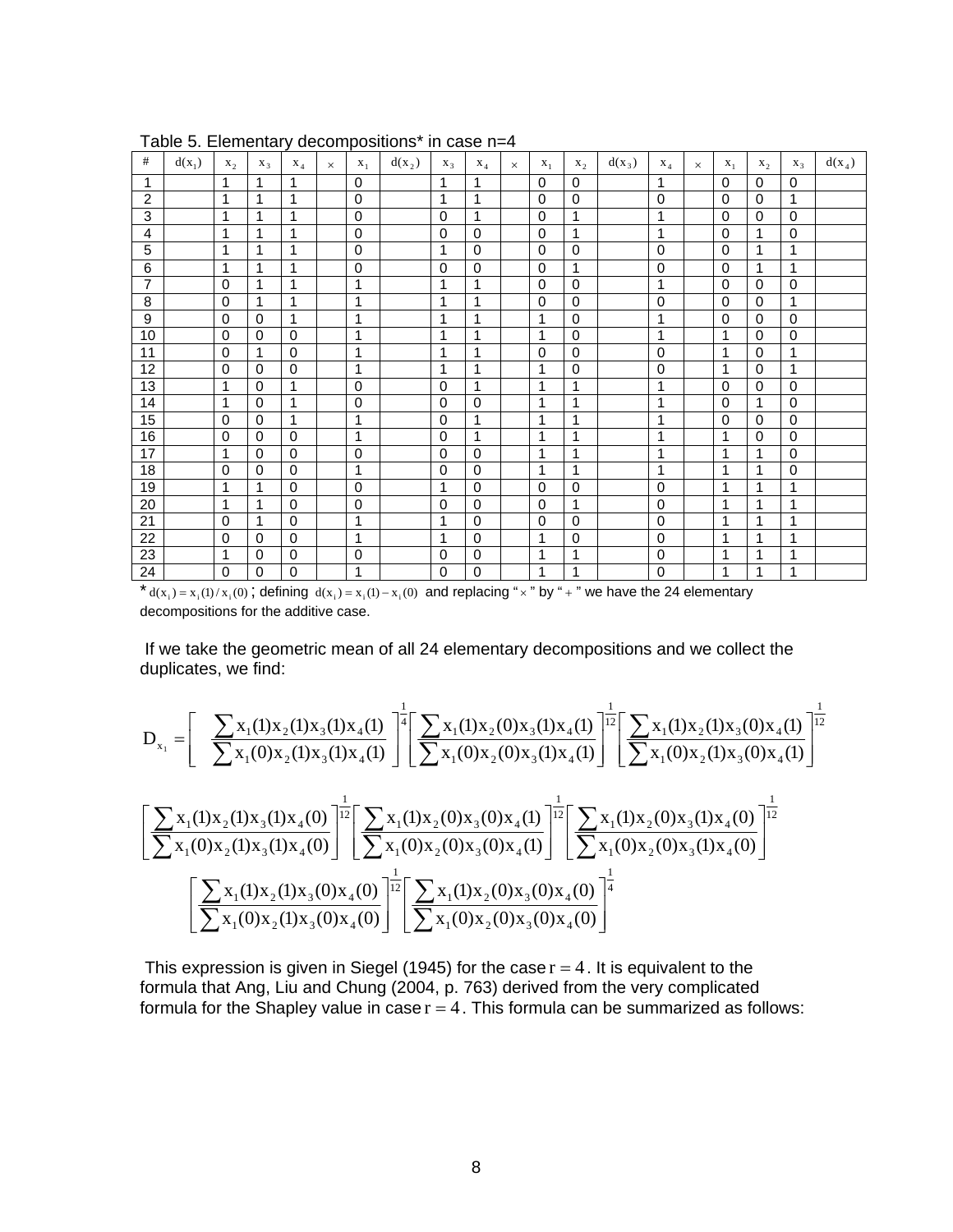| Number<br>of ones |             | Combinations |         | Number of<br>duplicates | Exponent |
|-------------------|-------------|--------------|---------|-------------------------|----------|
|                   | $\{1,1,1\}$ |              |         |                         |          |
|                   |             |              | [0.1.1] |                         | 1/12     |
|                   |             |              |         |                         | 1/12     |
|                   |             |              |         |                         |          |

Table 6. Summary for the case of four factors

Again, this table applies to all factors.

### **5. Results of Siegel (1945) for the case of five and six factors**

 As said before, Siegel (1945) gave, without proof, a complicated and rather inaccessible formula for generating the combinations and their exponents. He only supplied the results for the cases  $r = 2.3$  and 4. In the previous sections we gave these results, as well as a summary in the form of a table. It can be shown that it follows from Siegel's formula that for the cases  $r = 5$  and  $r = 6$  these summary tables read:

| טושאטו שזוויט ששט טווו וטו |                  |                  |               |             |                   |      |  |  |  |  |  |
|----------------------------|------------------|------------------|---------------|-------------|-------------------|------|--|--|--|--|--|
| Number                     |                  | Combinations     | Number of     | Exponent    |                   |      |  |  |  |  |  |
| of ones                    |                  |                  |               |             | <b>Duplicates</b> |      |  |  |  |  |  |
| 4                          | $\{1, 1, 1, 1\}$ |                  | 24            | 1/5         |                   |      |  |  |  |  |  |
| 3                          |                  | $\{1, 1, 0, 1\}$ | $\{1,0,1,1\}$ | ${0,1,1,1}$ |                   | 1/20 |  |  |  |  |  |
| 2                          | 1,1,0,0          | ,0,1,0           |               | 1/30        |                   |      |  |  |  |  |  |
|                            | ${0,0,1}$        | $\{0,1,0,1\}$    | $\{1,0,0,1\}$ |             |                   | 1/30 |  |  |  |  |  |
|                            | ${0,0,0,1}$      | ${0,0,1,0}$      | ${0,1,0,0}$   | 1,0,0,0     |                   | 1/20 |  |  |  |  |  |
|                            | $\{0,0,0,0\}$    |                  |               |             | 24                | 1/5  |  |  |  |  |  |

Table 7. Summary for the case of five factors

and:

### Table 8. Summary for the case of six factors

| Number of ones |                     | Combinations    | Number of     | Exponent      |               |                   |      |
|----------------|---------------------|-----------------|---------------|---------------|---------------|-------------------|------|
|                |                     |                 | duplicates    |               |               |                   |      |
| 5              | $\{1,1,1,1,1\}$     |                 |               |               |               | 120               | 1/6  |
| 4              | $\{1,1,1,1,0\}$     | $\{1,1,1,0,1\}$ | ${1,1,0,1,1}$ | ${1,0,1,1,1}$ | ${0,1,1,1,1}$ | 24                | 1/30 |
| 3              | ${1,1,1,0,0}$       | ${1,1,0,1,0}$   | ${1,0,1,1,0}$ | ${0,1,1,1,0}$ |               | 12                | 1/60 |
|                | $\{1, 1, 0, 0, 1\}$ | ${1,0,1,0,1}$   | ${0,1,1,0,1}$ |               |               | $12 \overline{ }$ | 1/60 |
|                | ${1,0,0,1,1}$       | ${0,1,0,1,1}$   |               |               |               | 12                | 1/60 |
|                | ${0,0,1,1,1}$       |                 |               |               |               | 12                | 1/60 |
| 2              | ${0,0,0,1,1}$       | $\{0,0,1,0,1\}$ | ${0,1,0,0,1}$ | ${1,0,0,0,1}$ |               | 12                | 1/60 |
|                | ${0,0,1,1,0}$       | ${0,1,0,1,0}$   | ${1,0,0,1,0}$ |               |               | 12                | 1/60 |
|                | ${0,1,1,0,0}$       | $\{1,0,1,0,0\}$ |               |               |               | 12                | 1/60 |
|                | ${1,1,0,0,0}$       |                 |               |               |               | 12                | 1/60 |
| 1              | $\{0,0,0,0,1\}$     | ${0,0,0,1,0}$   | ${0,0,1,0,0}$ | ${0,1,0,0,0}$ | ${1,0,0,0,0}$ | 24                | 1/30 |
| 0              | ${0,0,0,0}$         |                 |               |               |               | 120               | 1/6  |

 It can be verified from the tables 1, 4, 6, 7 and 8 that Siegel has reduced the computational burden of calculating r! permutations (and taking their *unweighted* geometric average) to calculating  $2^{r-1}$  combinations (and taking their *weighted* geometric average). The weights (exponents) are given in our tables 1, 4, 6, 7, and 8. In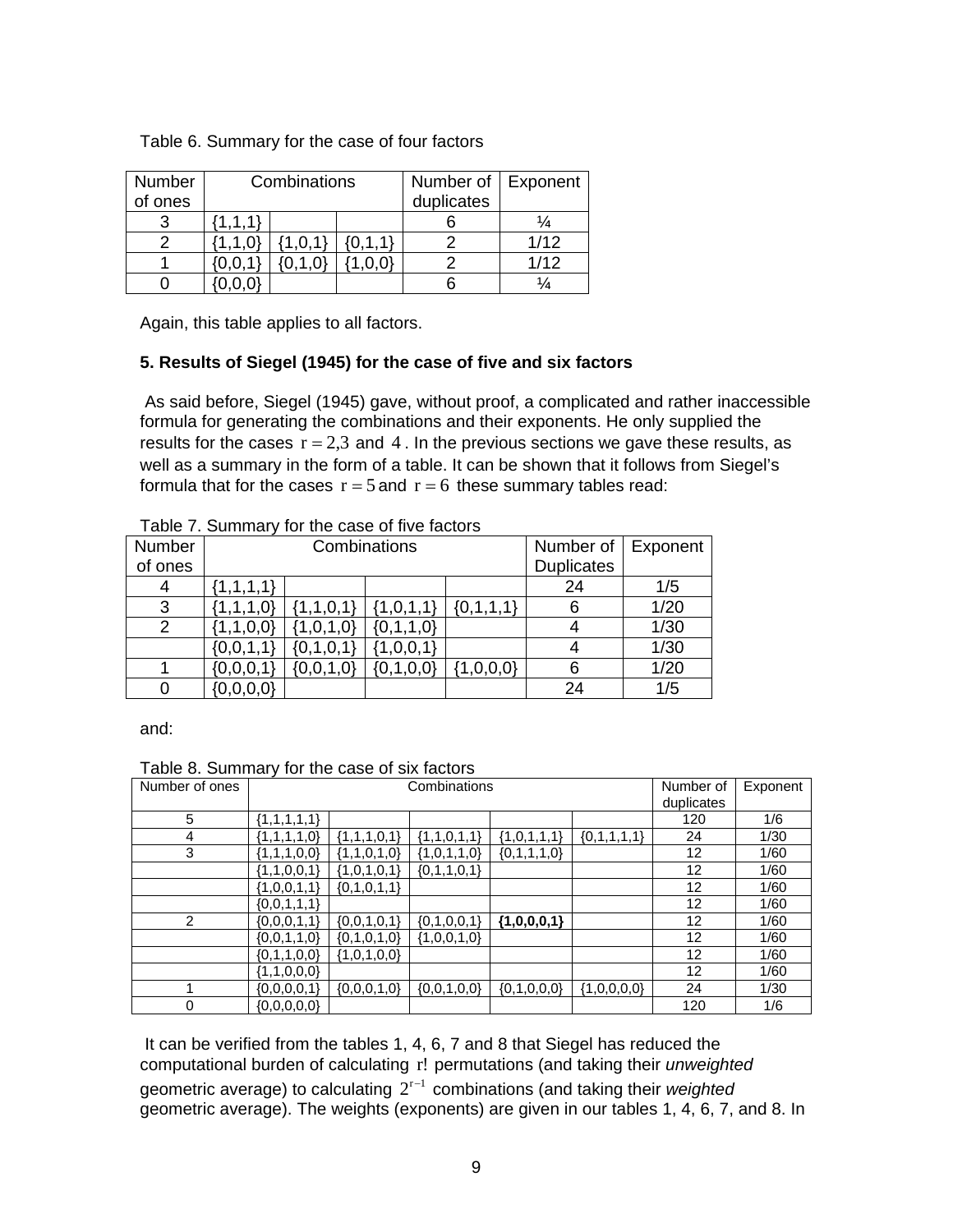case  $r = 6$  (Table 8), for example, the number of decompositions to be calculated is reduced from 720 to 32. How to use these tables? As example we take the combination  $\{1,0,0,0,1\}$  boldfaced in Table 8, and use it for the contribution of factor  $x_0$ ; i.e.

 $x_3(1)/x_3(0)$ . In the geometric average it reads:

$$
\left[\frac{\sum x_1(1)x_2(0)x_3(1)x_4(0)x_5(0)x_6(1)}{\sum x_1(1)x_2(0)x_3(0)x_4(0)x_5(0)x_6(1)}\right]^{1/60}
$$

 With the aid of these tables the computer program to calculate the generalized Fisher index, although tedious, is easily implemented.

## **6. Concluding remarks**

For the case of a multiplicative decomposition Siegel  $(1945)^2$  reduced, by collecting duplicates, the calculation of r! permutations to the calculation of  $2^{r-1}$  combinations. Then, he proposed to calculate the weighted geometric average of the combinations, the number of duplicates being the exponent, which is equivalent to the calculation of the (unweighted) geometric average of all permutations, of course. Independently from Siegel, Shapley (1953) followed the same route for the additive decomposition: he reduced permutations to combinations and proposed to take the weighted arithmetic average, the number of duplicates being the divisor of each combination in the arithmetic average, see Albrecht et al.  $(2003)^3$ .

 Last, but not least, in order to give credit to both Siegel's and Shapley's contributions we propose to use "Siegel-Shapley decomposition" rather than "generalized Fisher index" (Ang, c.s, 2004), Shapley-Sun (Ang, c.s, 2004), refined Laspeyres index (Albrecht, c.s., 2002) or "input-output structural decomposition analysis" (Ang, c.s, 2004).

## **References**

Albrecht, J., François, D., Schoors, K., 2002. A Shapley decomposition of carbon emissions without residuals. Energy Policy 30, 727-736.

Ang, B.W., Liu, F.L., Chew, E.P., 2003. Perfect decomposition techniques in energy and environmental analysis. Energy Policy 31, 1561-1566.

Ang, B.W., Liu, F.L., Chung, H.-S., 2004. A generalized Fisher index approach to energy decomposition analysis. Energy Economics 26, 757-763.

Chung, H.S., Rhee, H.C., 2001. A residual-free decomposition of the sources of carbon dioxide emissions: a case for the Korean industries. Energy 26 (1), 15-30.

De Boer, P.M.C., 2008. Additive structural decomposition analysis and index number theory: an empirical application of the Montgomery decomposition. Economic Systems Research 20 (1), 97-109.

De Boer, P.M.C., 2007. Multiplicative structural decomposition analysis and index number theory: an empirical application of the Sato-Vartia decomposition. Report EI